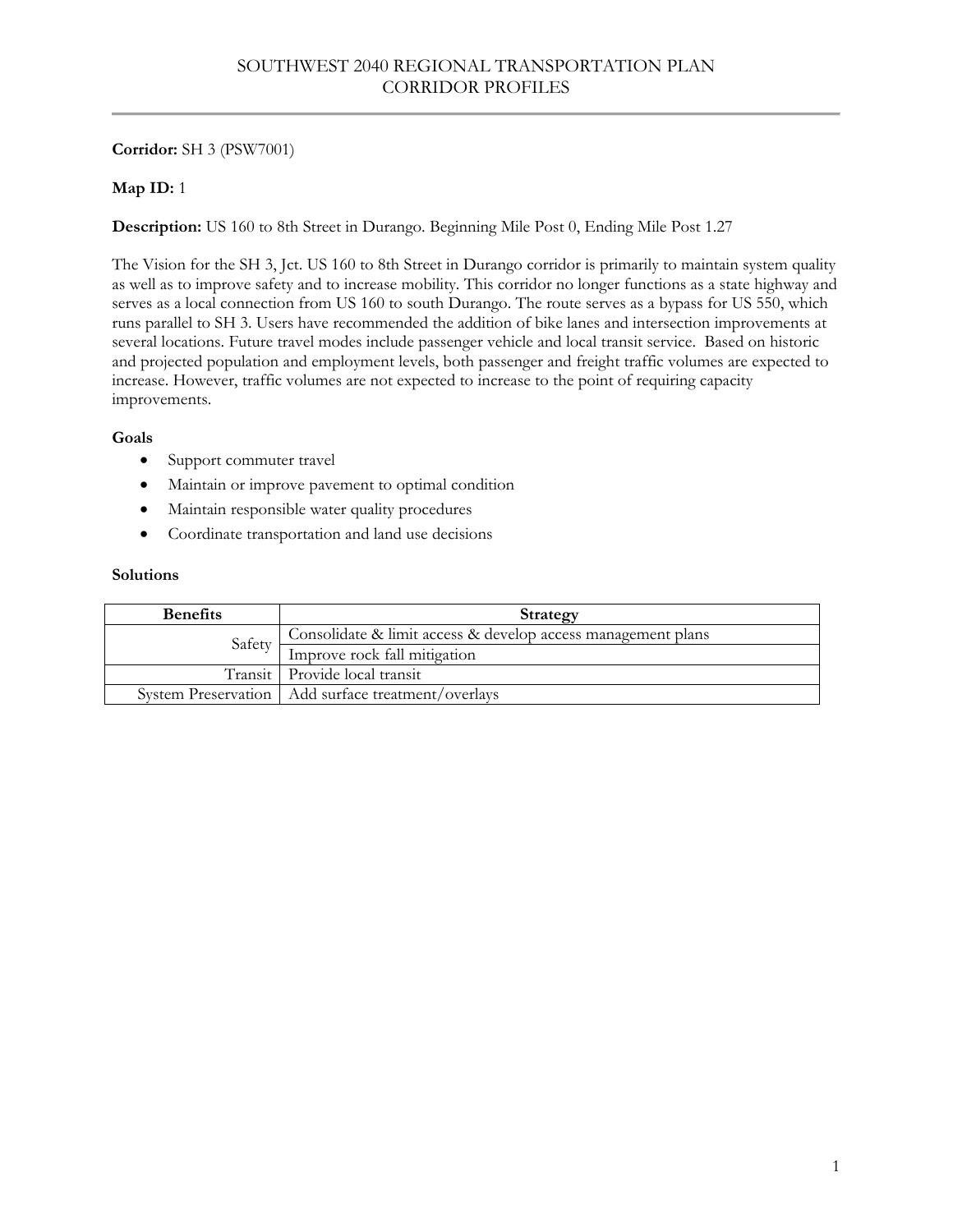### **Corridor:** SH 41 (PSW7002)

## **Map ID:** 2

**Description:** Utah Border to Intersection with US 160. Beginning Mile Post 0, Ending Mile Post 9.5

The Vision for the SH 41 corridor is primarily to maintain system quality as well as to improve safety and to increase mobility. This corridor is located within Ute Mountain Ute tribal lands and provides local access, as well as connections to Utah. The transportation system in the area primarily serves commuter traffic between Towaoc, Colorado and White Mesa, Utah, as well as tourists traveling to/from the Canyonlands, Monument Valley, Natural Bridges National Monument, and the north end of Lake Powell. Users have requested additional shoulder and shoulder widening in various locations. The Ute Mountain Ute Tribe uses vans for transit along the corridor. Based on historic and projected population and employment levels, both passenger and freight traffic volumes are expected to increase. Although passenger and truck freight traffic volumes are predicted to approximately double by 2035, the volumes are not predicted to be at the point requiring capacity improvements. Future travel modes include passenger vehicles, bicycles, and transit. The communities along the corridor value system preservation. They depend on tourism and freight movements for economic activity in the area. Oil and gas development in the region are also expected to impact future uses of the corridor. Users of this corridor want to preserve the rural character of the area while supporting the movement of tourists and freight in and through the corridor and recognizing the environmental, economic, social, and cultural needs of the surrounding area.

### **Goals**

- Maintain or improve pavement to optimal condition
- Provide for tourist-friendly travel
- Eliminate shoulder deficiencies
- Reduce fatalities, injuries and property damage crash rate
- Improve transit options

| <b>Benefits</b> | Strategy                                             |
|-----------------|------------------------------------------------------|
|                 | Safety   Add/improve shoulders                       |
|                 | Operations   Post informational signs                |
|                 | Transit   Provide transit service                    |
|                 | System Preservation   Add surface treatment/overlays |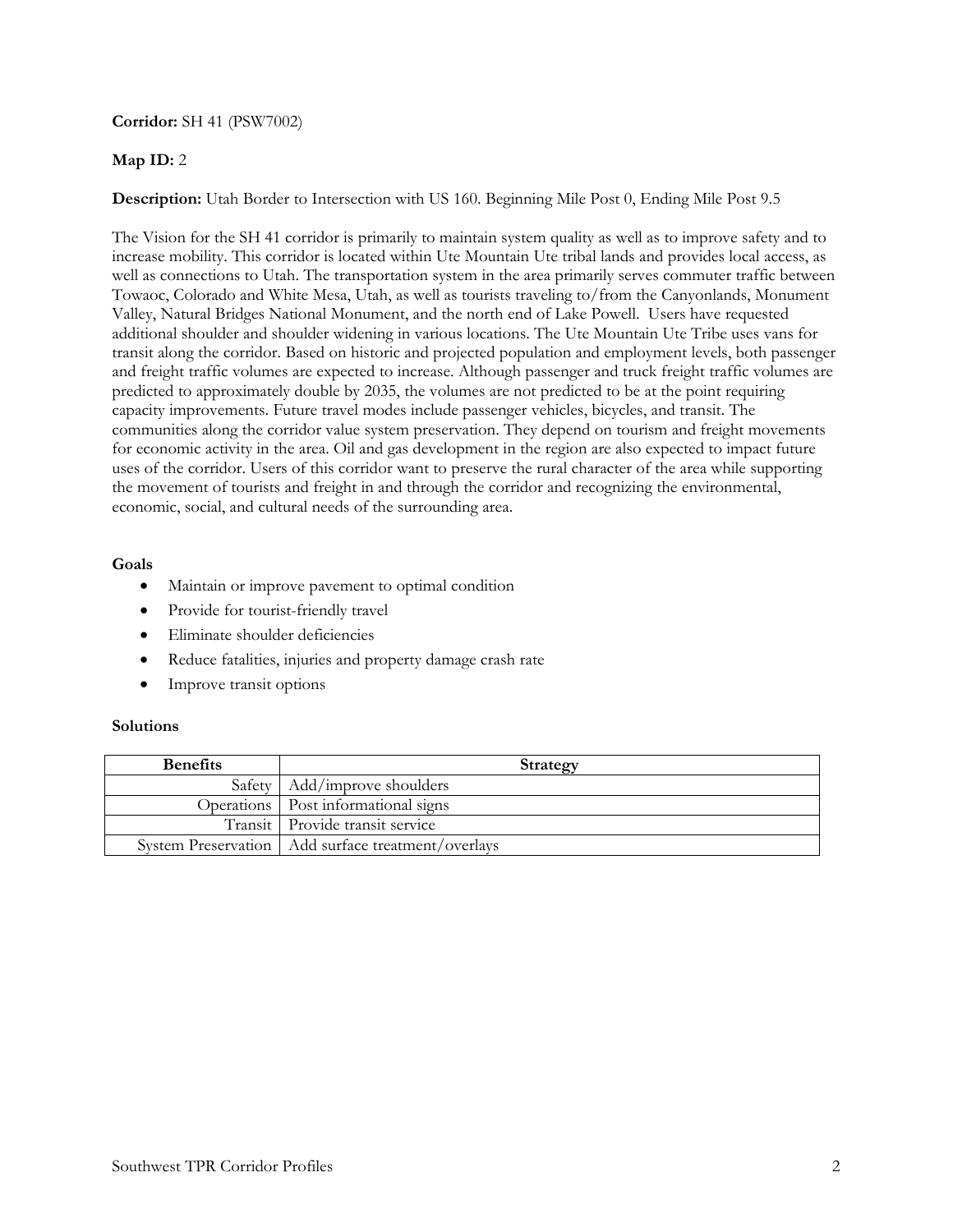## **Corridor:** SH 84 (PSW7003)

## **Map ID:** 3

**Description:** New Mexico state line to Pagosa Springs, Beginning Mile Post 0 Ending Mile Post 27.92

The Vision for the SH 84 corridor is primarily to maintain system quality as well as to improve safety and to increase mobility. This corridor provides commuter access, and makes north-south connections within the eastern portion of the Southwest TPR. The corridor also serves as an alternative route for Wolf Creek Pass. Users have recommended the addition and widening of shoulders, as well intersection improvements at US 160. Future travel modes include passenger vehicle, freight, and traffic related to increased energy development. The transportation system in the area primarily serves destinations outside the corridor. Based on historic and projected population and employment levels, passenger and freight traffic volumes are expected to increase. Although passenger and truck freight traffic volumes are predicted to increase, the volumes are not predicted to be at the level requiring capacity improvements. The communities along the corridor value safety and system preservation. They depend on tourism and freight movements for economic activity in the area. Users of this corridor want to preserve the rural and mountain character of the area while supporting the movement of tourists and commuters in and through the corridor and recognizing the environmental, economic and social needs of the surrounding area.

#### **Goals**

- Support recreation travel
- Improve access to public lands
- Eliminate shoulder deficiencies
- Maintain or improve pavement to optimal condition
- Reduce the occurrence of animal/vehicle collisions in identified wildlife corridors

| <b>Benefits</b>     | Strategy                                                             |
|---------------------|----------------------------------------------------------------------|
| Safety              | Add passing lanes                                                    |
|                     | Add/improve shoulders                                                |
|                     | Construct auxiliary lanes (passing, turn, acceleration/deceleration) |
|                     | Improve hot spots                                                    |
| Operations          | Add signage at accesses to public lands                              |
| System Preservation | Add surface treatment/overlays                                       |
|                     | Bridge repairs/replacement                                           |
| Environment         | Improve wildlife crossings                                           |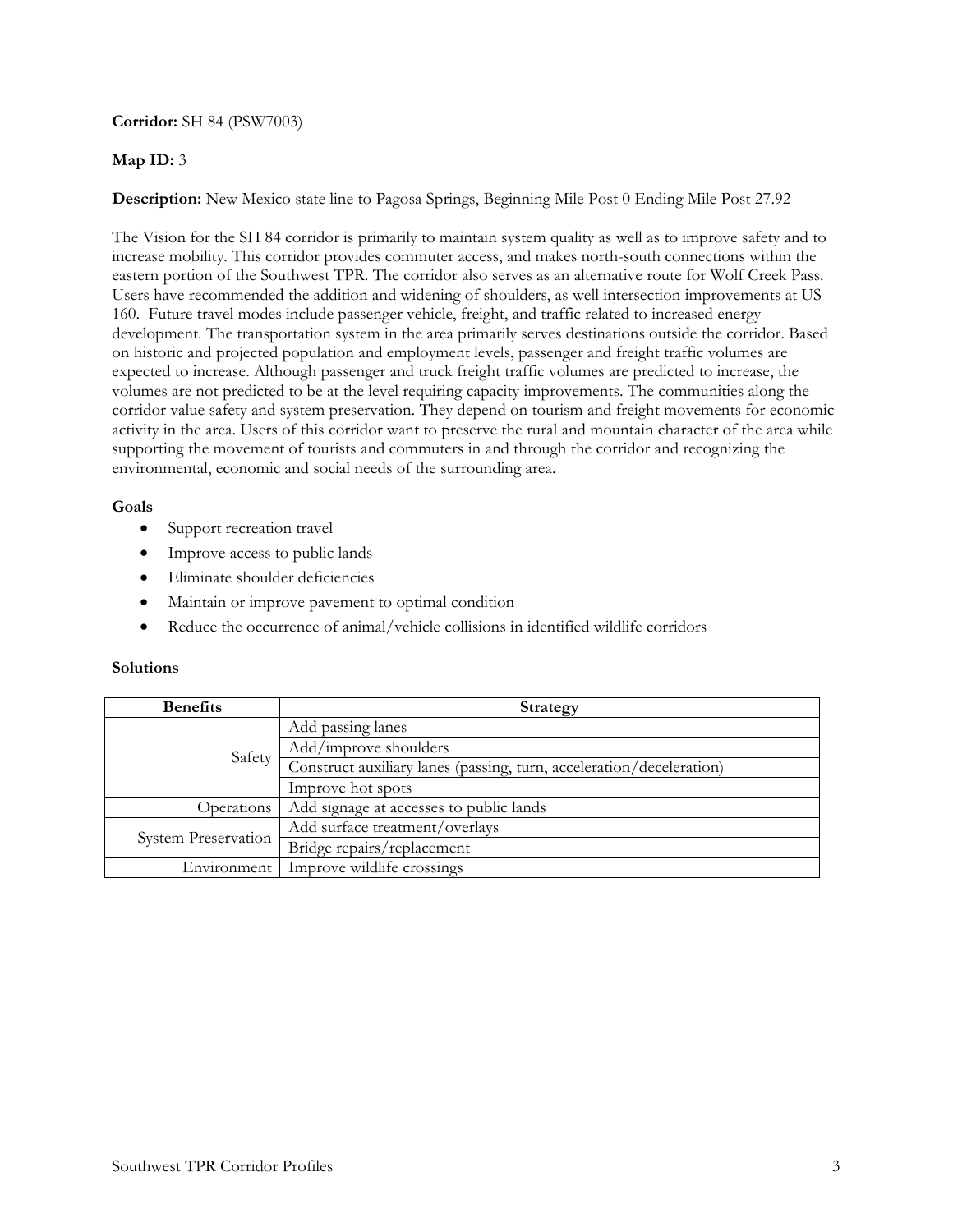## **Corridor:** SH 110 (PSW7004)

# **Map ID:** 4

**Description:** US 550 On/Off Ramp to Silverton Beginning Mile Post 0 Ending Mile Post 0.14

The Vision for the SH 110, US 550 to on/off ramp to Silverton corridor is primarily to maintain system quality as well as to improve safety and to increase mobility. This corridor provides local access, transportation of goods and services, as well as connections for tourists to the Town of Silverton, the Alpine Loop, and ski areas. Future travel modes include passenger vehicle. The transportation system in the area serves destinations within and outside the corridor. Based on historic and projected population and employment levels, both passenger and freight traffic volumes are expected to increase. Although passenger and truck freight traffic volumes are predicted to increase by 2035, the volumes are not predicted to be at the level requiring capacity improvements. The communities along the corridor value system preservation. They depend on tourism for economic activity in the area. Users of this corridor want to preserve the rural and mountain character of the area while supporting the movement of tourists and local access in and through the corridor and recognizing the environmental, economic and social needs of the surrounding area.

## **Goals**

- Eliminate shoulder deficiencies
- Improve intersection with US 550
- Maintain or improve pavement to optimal condition
- Improve bicycle and pedestrian paths with lighting and signage
- Improve access to Visitor's Center
- Employ context sensitive design practices

| <b>Benefits</b> | Strategy                                             |
|-----------------|------------------------------------------------------|
|                 | Safety   Add/improve shoulders                       |
|                 | Capacity Improve intersections                       |
|                 | System Preservation   Add surface treatment/overlays |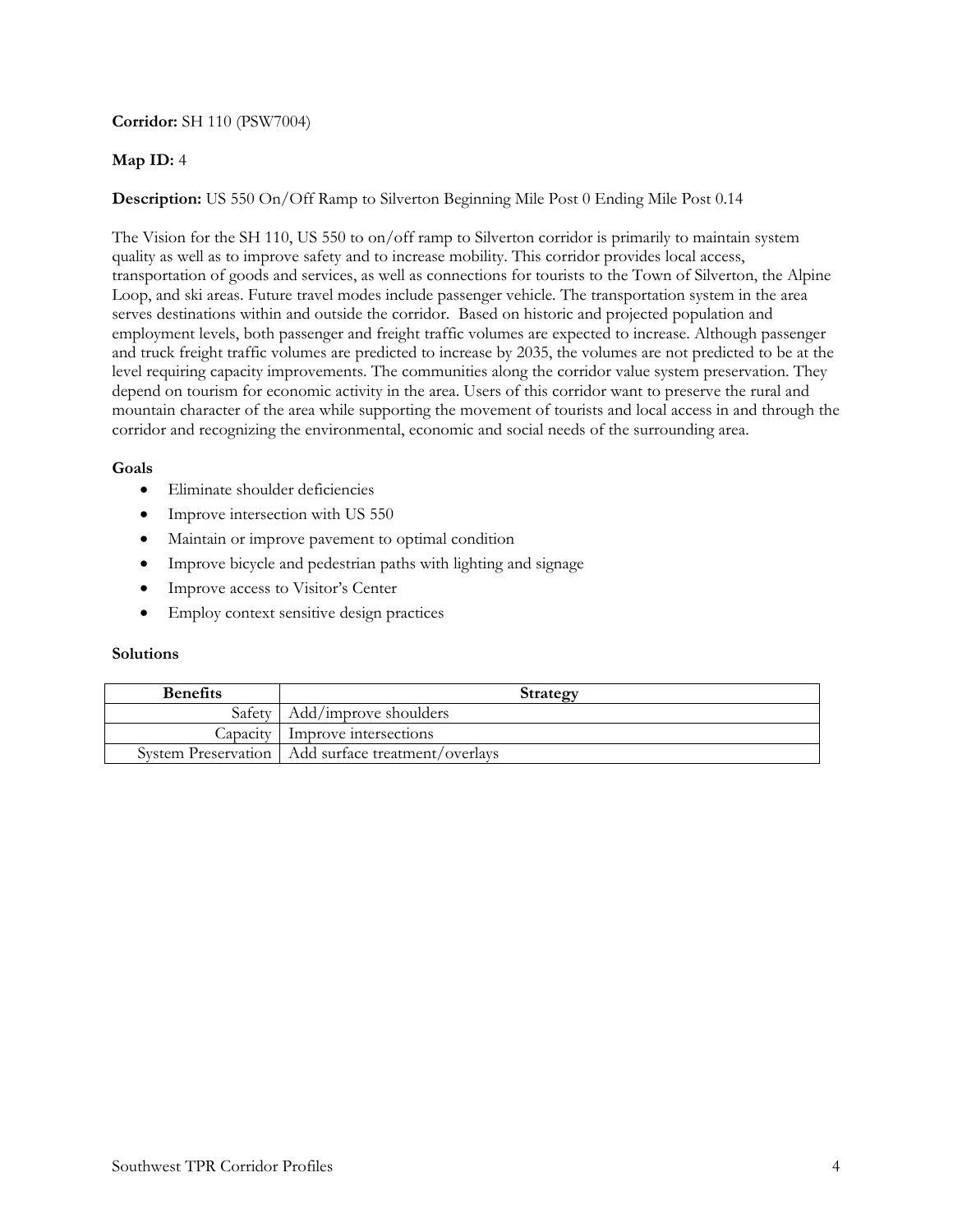### **Corridor:** SH 140 (PSW7005)

## **Map ID:** 5

**Description:** North/South Roadway from New Mexico State Line to West of Durango at Hesperus Beginning Mile Post 0 Ending Mile Post 23.43

The Vision for the SH 140 corridor is primarily to maintain system quality as well as to improve safety and to increase mobility. This corridor serves as a multimodal local facility, provides local access, and makes northsouth connections from New Mexico to the west of Durango area. Portions of this corridor are located within Southern Ute and Ute Mountain Ute tribal lands. Users have recommended shoulder widening, surface treatments, and bike lanes. Future travel modes include passenger vehicle, commuter transit service, and truck freight. The transportation system in the area primarily serves towns, cities, and destinations within the corridor. Based on historic and projected population and employment levels, both passenger and freight traffic volumes are expected to increase. Although passenger and truck freight traffic volumes are predicted to increase by 2035, the volumes are not predicted to be at the level requiring capacity improvements. Recreation traffic is expected to increase in the future once Lake Nighthorse is opened to the public. The communities along the corridor value connections to other areas, safety, and system preservation. They depend on tourism for economic activity in the area. Users of this corridor want to preserve the rural and mountain character of the area while supporting the movement of tourists, commuters, and freight in and through the corridor while recognizing the environmental, economic and social needs of the surrounding area.

### **Goals**

- Provide for recreation travel
- Provide for commuter travel
- Reduce fatalities, injuries and property damage crash rate
- Eliminate shoulder deficiencies
- Preserve the existing transportation system

| <b>Benefits</b>     | <b>Strategy</b>                                           |
|---------------------|-----------------------------------------------------------|
| Safety              | Add passing lanes                                         |
|                     | Add/improve shoulders                                     |
|                     | Improve geometrics                                        |
|                     | Improve hot spots                                         |
| Capacity            | Investigate need for commuter transit service or vanpools |
|                     | Provide auxiliary lanes at intersections                  |
| System Preservation | Add surface treatment/overlays                            |
|                     | Widen bridges                                             |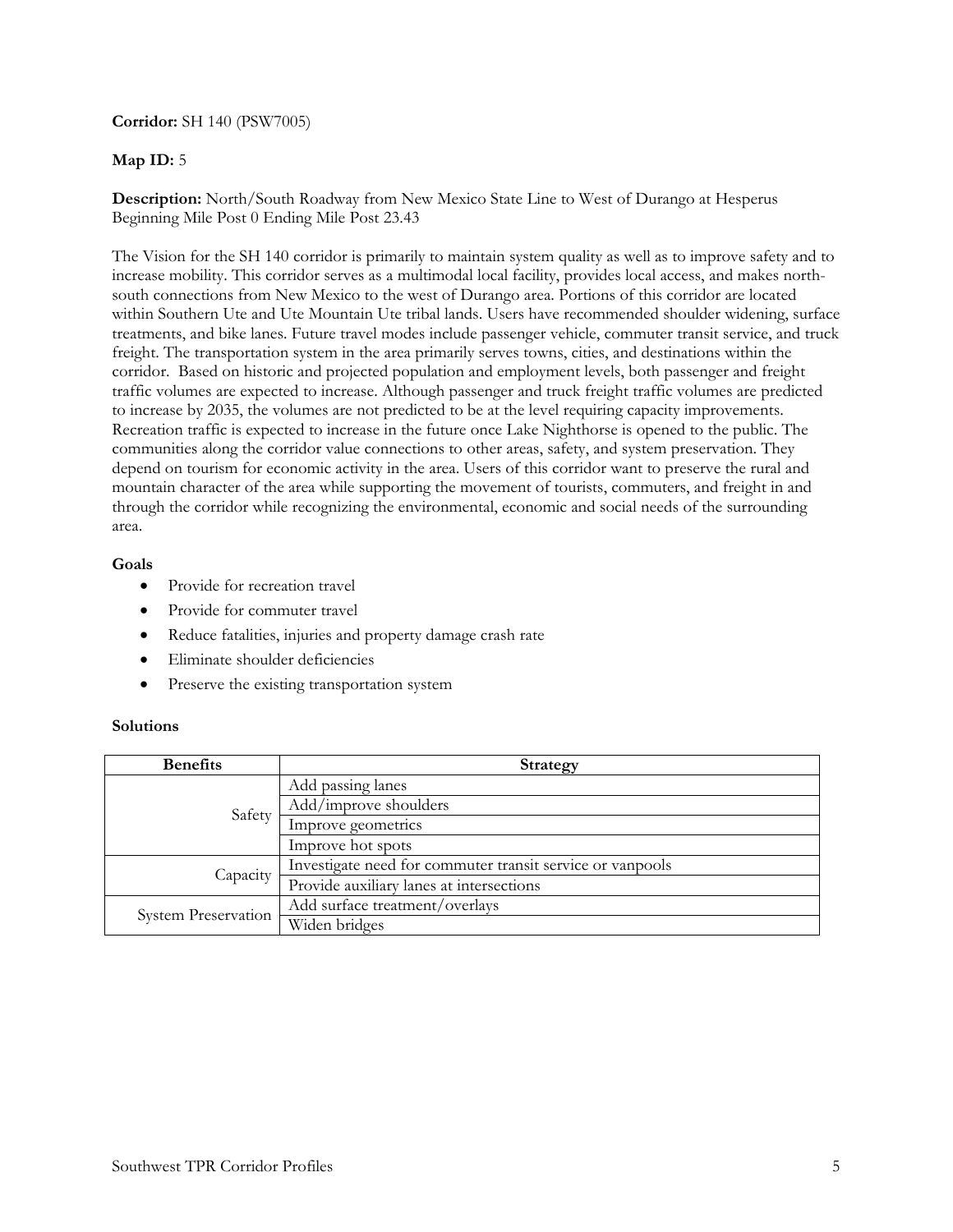## **Corridor:** SH 141 (PSW7006)

## **Map ID:** 6

**Description:** West of Dove Creek and North to the Southern Boundary of the Gunnison Valley TPR (at the San Miguel County line) Beginning Mile Post 0 Ending Mile Post 7.349

The Vision for the SH 141 corridor is primarily to maintain safety as well as to improve system quality and to increase mobility. This corridor serves as a multimodal local facility, provides local access, and makes northsouth connections within area the northwest of Dove Creek to southern areas and Miguel County, near Egnar. Future travel modes include passenger vehicle. The transportation system in the area serves towns, cities, and destinations within the corridor, as well as north-south connections for travelers along the centralwestern perimeter of the state. Based on historic and projected population and employment levels, both passenger and freight traffic volumes are expected to increase. Although passenger and truck freight traffic volumes are predicted to approximately double by 2035, the volumes are not predicted to be at the level requiring capacity improvements. The highway is located within BLM lands, and vehicles commonly pull off the road in undesignated areas along the switchbacks into Disappointment Valley, causing a potentially unsafe situation and leaving trash. The communities along the corridor value connections to other areas, safety, and system preservation. They depend on tourism and energy for economic activity in the area. Users of this corridor want to preserve the rural character of the area while supporting the movement of tourists in and through the corridor and recognizing the environmental, economic and social needs of the surrounding area.

#### **Goals**

- Provide for tourist-friendly travel
- Reduce fatalities, injuries and property damage crash rate
- Eliminate shoulder deficiencies
- Preserve the existing transportation system
- Maintain or improve pavement to optimal condition

| <b>Benefits</b>     | <b>Strategy</b>                                              |
|---------------------|--------------------------------------------------------------|
| Safety              | Improve geometrics                                           |
|                     | Improve hot spots                                            |
| Capacity            | Add roadway pullouts for breakdowns, buses and slow vehicles |
| Operations          | Add signage regarding historical information                 |
| System Preservation | Add surface treatment/overlays                               |
| Environment         | Improve wildlife crossings                                   |
|                     | Promote environmental responsibility                         |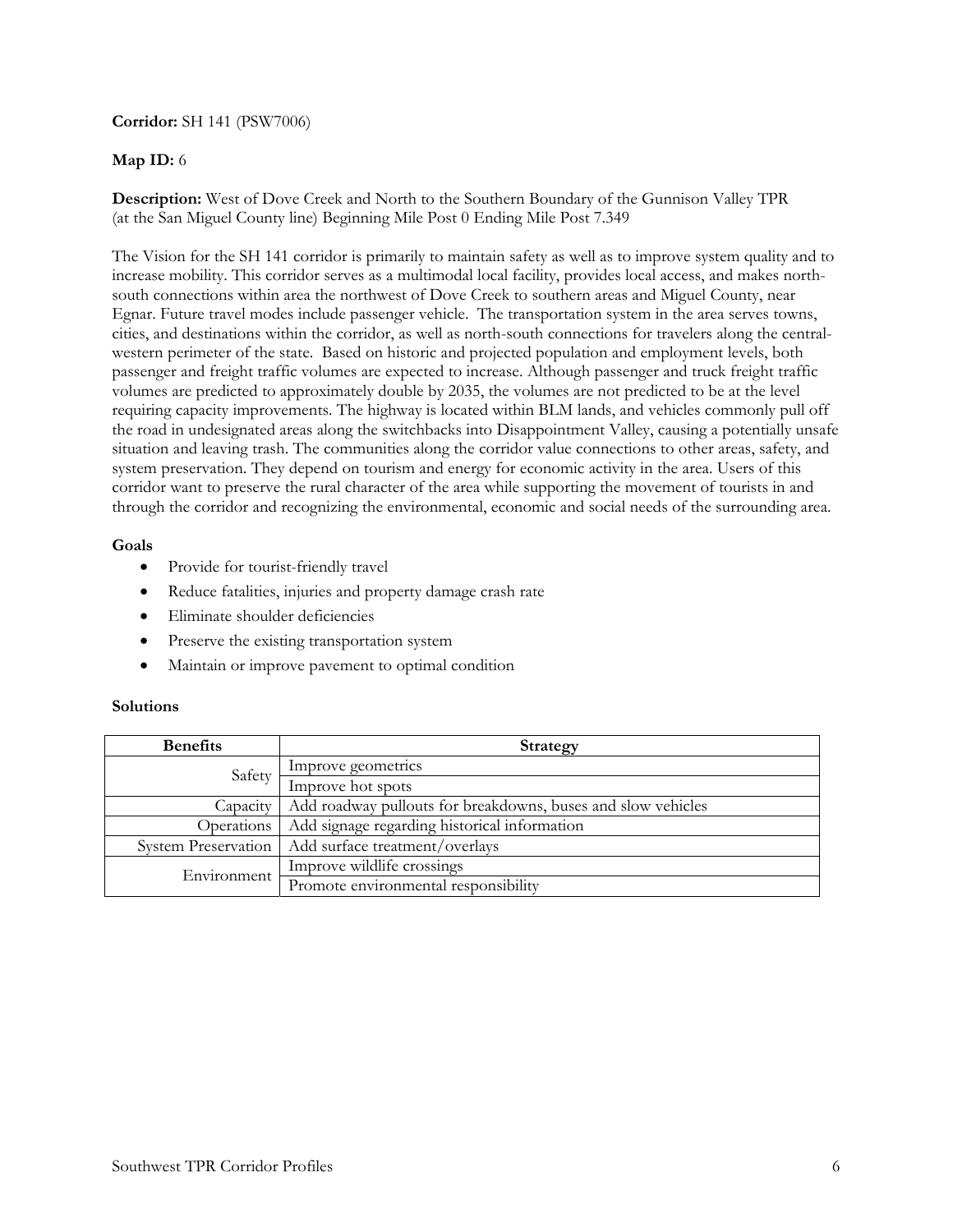### **Corridor:** SH 145 (PSW7007)

## **Map ID:** 7

**Description:** State Highway from East of Cortez to the Dolores/San Miguel County Line Beginning Mile Post 0 Ending Mile Post 59.45

The Vision for the SH 145 corridor is primarily to maintain safety as well as to improve system quality and to increase mobility. This corridor serves as a multimodal local facility, connects to places outside the region, and makes north-south connections within the mountainous area northeast of Cortez to the southern boundary of San Miguel County near Telluride. The highway is part of the San Juan Skyway, which has also been designated an All-American Road. Cortez to Dolores is part of the Trail of the Ancients. Users have requested surface treatment from Rico to Lizard Head Pass Summit. Future travel modes include passenger vehicle, regional bus transit and bicycles. The transportation system in the area serves destinations both inside and outside of the corridor. Bicycling and other forms of recreation are increasing. Trails are an important component of the Town of Rico's regional master plan. Based on historic and projected population and employment levels, both passenger and freight traffic volumes are expected to increase. The communities along the corridor value connections to other areas, safety, and system preservation. They depend on tourism, recreation, energy and freight movements for economic activity in the area. Users of this corridor want to preserve the rural and mountain character of the area while supporting the movement of tourists and commuters in and through the corridor and recognizing the environmental, economic and social needs of the surrounding area.

### **Goals**

- Increase travel reliability and improve mobility
- Support recreation travel, and enhance the traveling experience
- Eliminate shoulder deficiencies to improve bicycle conditions
- Support commuter travel
- Reduce the occurrence of animal/vehicle collisions in identified wildlife corridors

| <b>Benefits</b> | <b>Strategy</b>                                                    |
|-----------------|--------------------------------------------------------------------|
|                 | Add passing lanes                                                  |
|                 | Add/improve shoulders                                              |
| Safety          | Consolidate & limit access & develop access management plans       |
|                 | Improve hot spots                                                  |
|                 | Add passing lanes                                                  |
| Capacity        | Add roadway pullouts for breakdowns, buses and slow vehicles       |
|                 | Construct intersection/interchange improvements                    |
| Operations      | Provide auxiliary lanes and signs at access points to public lands |
| Transit         | Provide commuter transit service to Telluride                      |
| Environment     | Improve wildlife crossings                                         |
|                 | Retain natural, cultural resources, and view sheds                 |
|                 | Improve rock fall mitigation                                       |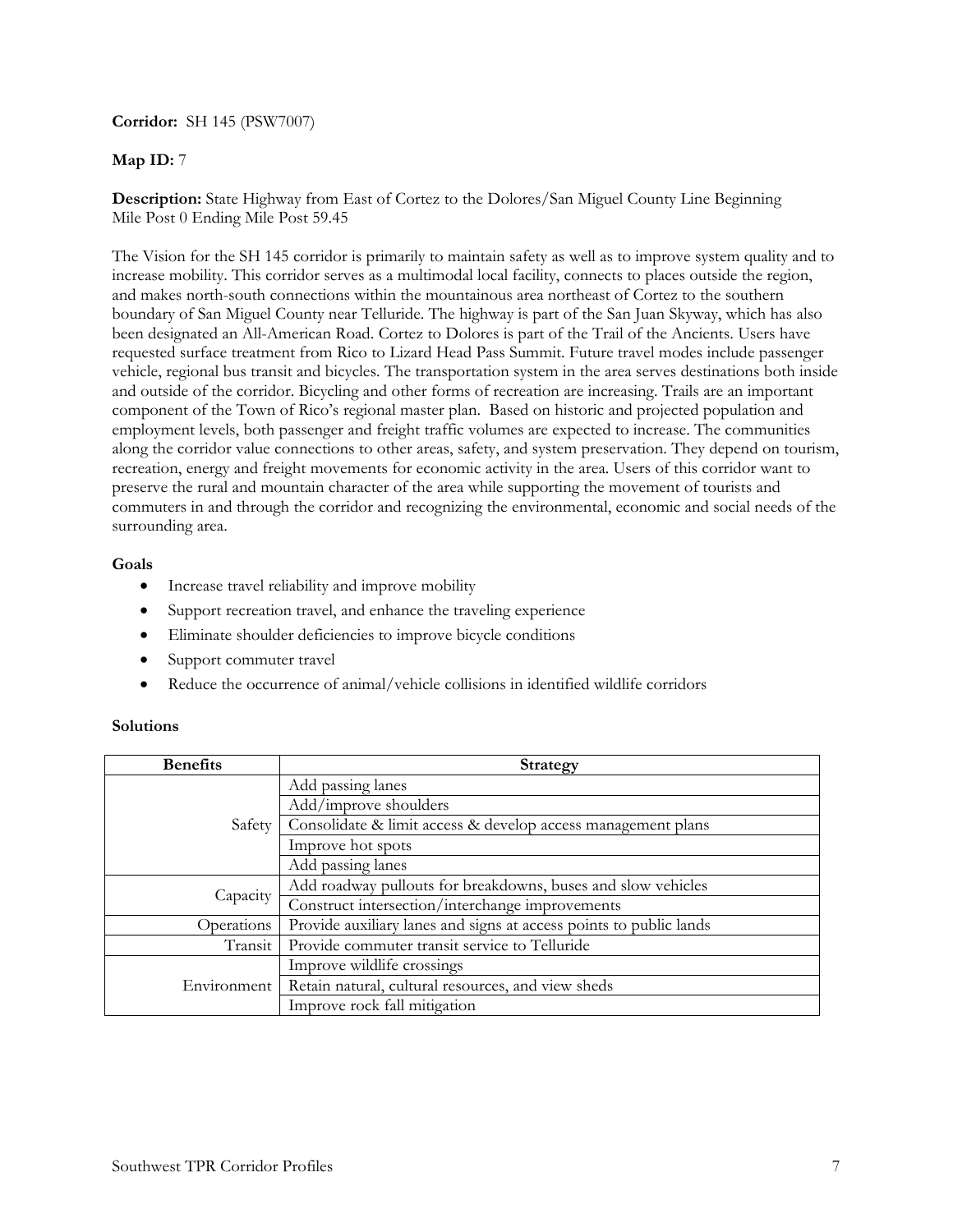## **Corridor:** SH 151 (PSW7008)

## **Map ID:** 8

## **Description:** From Ignacio to US 160 West of Pagosa Springs Beginning Mile Post 0 Ending Mile Post 33.96

The Vision for the SH 151 corridor is primarily to improve safety as well as to maintain system quality and increase mobility. This corridor is located almost entirely within the outer boundaries of tribal lands and provides local access and makes east-west connections from Ignacio to U.S. 160, west of Pagosa Springs. It also provides access to local attractions such as Chimney Rock National Monument, Navajo State Park, and Capote Lake. Users have recommended shoulder widening and the addition of turn lanes. Future travel modes include passenger vehicle, bus transit (intercity and regional) and truck freight. The transportation system in the area primarily serves towns and destinations within the corridor. Based on historic and projected population and employment levels, both passenger and freight traffic volumes are expected to increase. Although passenger and truck freight traffic volumes are predicted to increase by 2040, the volumes are not predicted to be at the level requiring capacity improvements. The communities along the corridor value safety and system preservation. They depend on tourism and energy for economic activity in the area. Users of this corridor want to preserve the rural character of the area while supporting the movement of tourists in and through the corridor and recognizing the environmental, economic and social needs of the surrounding area. The corridor is affected significantly by coal bed methane (CBM) gas exploration and production.

### **Goals**

- Reduce fatalities, injuries and property damage crash rate
- Preserve and maintain the existing transportation system
- Plan for increased oil and gas production impacts to the road system
- Recognize and plan for the potential impact of tribal projects (casinos, roadside businesses) to the road system
- Reduce the occurrence of animal/vehicle collisions in identified wildlife corridors
- Support recreation travel

| <b>Benefits</b>            | <b>Strategy</b>                                                    |
|----------------------------|--------------------------------------------------------------------|
| Safety                     | Add/improve shoulders                                              |
|                            | Improve geometrics                                                 |
|                            | Improve hot spots                                                  |
|                            | Improve visibility/sight lines                                     |
|                            | Provide rest areas                                                 |
| Operational                | Provide auxiliary lanes and signs at access points to public lands |
| Transit                    | <b>Expand Transit Service</b>                                      |
| <b>System Preservation</b> | Add surface treatment/overlays                                     |
| Environment                | Improve wildlife crossings                                         |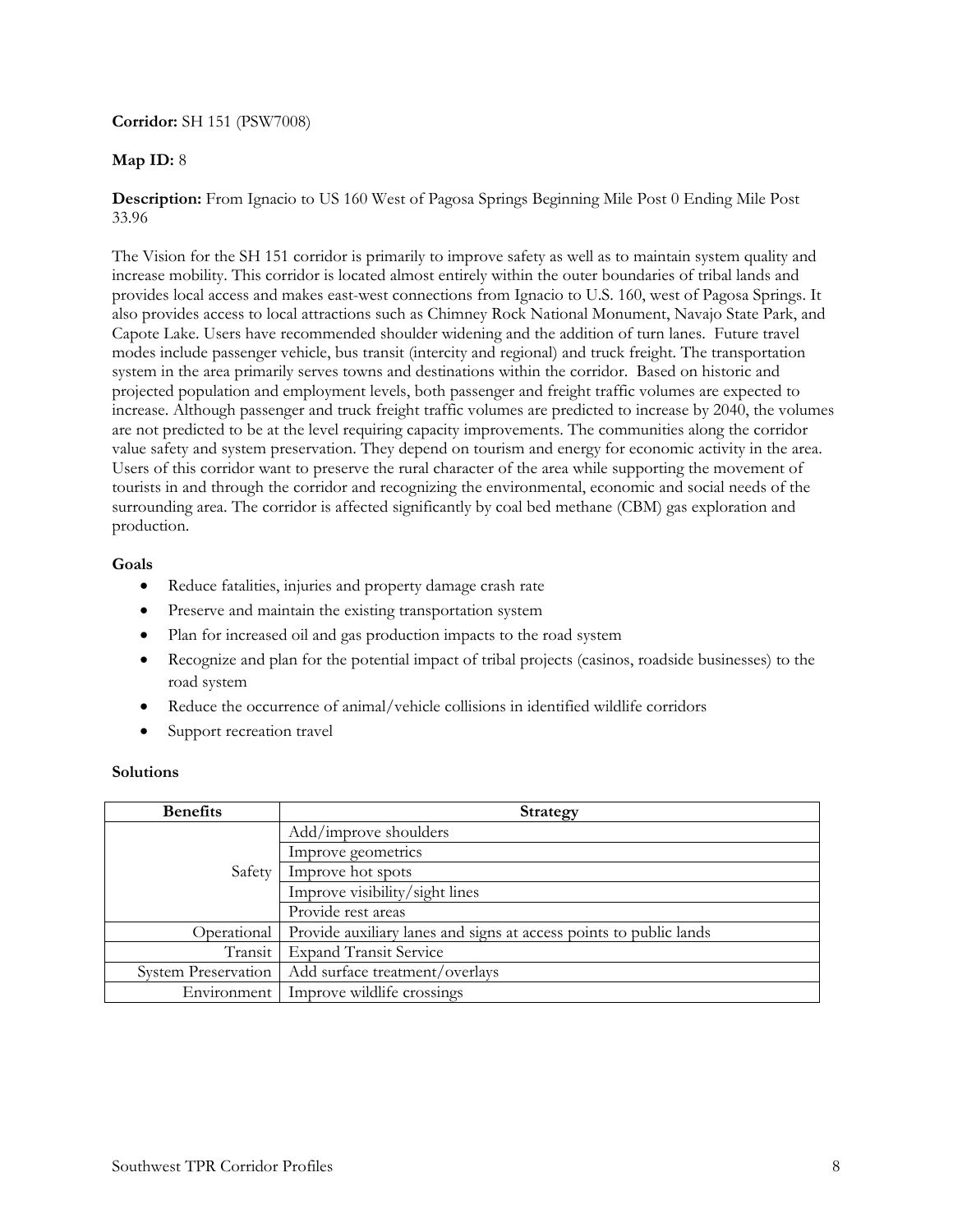**Corridor:** U.S. 160 (PSW7009)

## **Map ID:** 9

## **Description:** Four Corners to the Archuleta/Mineral County Line, MP 0.0 to MP 155.09

The Vision for the U.S. 160 corridor is primarily to increase mobility as well as to improve safety and to maintain system quality. Portions of the highway are located within Southern Ute and Ute Mountain Ute tribal lands. Portions of highway are within the San Juan Skyway, also designated as an All American Road, and Trail of the Ancients Scenic and Historic Byway. This corridor serves as a multimodal National Highway System facility and serves as the major east-west route through southern Colorado. This segment of the corridor serves destinations both within and outside the region, and makes connections from the Four Corners to the western boundary of Mineral County. It impacts the heart of several towns/cities and provides access to Mesa Verde National Park. Users have requested intersection improvements, wildlife mitigation, bike lanes, widen San Juan River Bridge, improve frontage roads, surface treatments and widen shoulders. Future travel modes include passenger vehicle, local, regional and interregional bus transit (regional), truck freight, bicycle and pedestrian facilities, and aviation. The transportation system in the area primarily serves towns, cities, and destinations within the corridor as well as destinations outside of the corridor. Segments of the US 160 corridor may be a candidate for a future strategic project. Based on historic and projected population and employment levels, both passenger and freight traffic volumes are expected to increase. The communities along the corridor value high levels of mobility, transportation choices, and connections to other areas, safety, and system preservation. They depend on tourism, agriculture, energy and commercial activity for economic activity in the area. Users of this corridor want to preserve the rural, mountain, and agricultural character of the area while supporting the movement of tourists and commuters in and through the corridor and recognizing the environmental, economic and social needs of the surrounding area. The corridor is affected significantly by coal bed methane (CBM) gas exploration and production.

## **Goals**

- Increase travel reliability and improve mobility (across all modes)
- Plan for increased oil and gas production impacts to the road system
- Recognize and plan for the potential impact of tribal and other local projects to the road system
- Increase transit ridership through increased efficiency, effectiveness, frequency and convenience
- Promote environmentally responsible transportation improvement

| <b>Benefits</b> | <b>Strategy</b>                                                      |
|-----------------|----------------------------------------------------------------------|
| Safety          | Construct auxiliary lanes (passing, turn, acceleration/deceleration) |
|                 | General safety improvements                                          |
| Capacity        | Construct intersection/interchange improvements                      |
|                 | Provide auxiliary lanes                                              |
| Operations      | Improve ITS incident response, traveler info & traffic management    |
| Transit         | Coordinate service among transit providers                           |
|                 | Provide and expand transit bus and rail services                     |
|                 | Provide inter-modal connections                                      |
| Environment     | Improve wildlife crossings                                           |
|                 | Promote environmental responsibility                                 |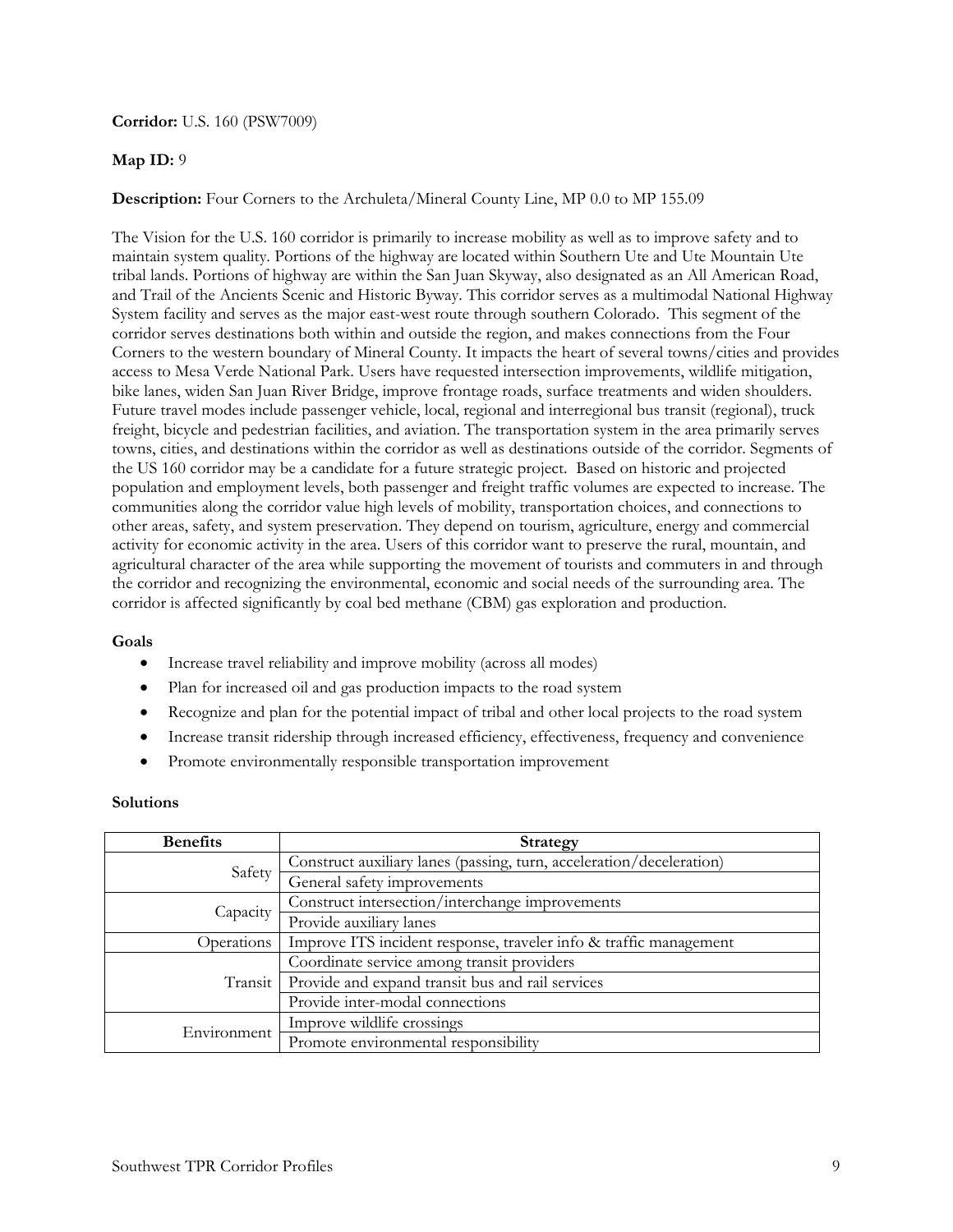## **Corridor:** SH 172 (PSW7010)

### **Map ID:** 10

**Description:** New Mexico Line North to US 160 Beginning Mile Post 0 Ending Mile Post 24.9

The Vision for the SH 172 corridor is primarily to maintain system quality as well as to improve safety and to increase mobility. This corridor is partially-located within the Southern Ute Indian Reservation and provides local access within the southern La Plata County area. Users have requested intersection improvements. Future travel modes include passenger vehicle, bus (regional), transit, and aviation (Durango-La Plata County Airport). The transportation system in the area primarily serves destinations within the corridor. The corridor provides the primary access to Ignacio and the Southern Ute Tribal Headquarters, the site of a large new casino and hotel, expected to attract large numbers of visitors. The corridor also provides access to the Durango-La Plata County airport. Based on historic and projected population and employment levels, both passenger and freight traffic volumes are expected to increase. The communities along the corridor value safety and system preservation. They depend on tourism and freight movements for economic activity in the area. Users of this corridor want to preserve the rural character of the area while supporting the movement of tourists in and through the corridor while recognizing the environmental, economic and social needs of the surrounding area. The corridor is affected significantly by coal bed methane (CBM) gas exploration and production.

### **Goals**

- Reduce fatalities, injuries and property damage crash rate
- Preserve the existing transportation system
- Provide for tourist-friendly travel
- Provide for safe pedestrian travel across the highway
- Ensure airport facilities are maintained in a safe operating condition and are adequate to meet existing and projected demands

| <b>Benefits</b>            | <b>Strategy</b>                                                      |
|----------------------------|----------------------------------------------------------------------|
| Safety                     | Construct auxiliary lanes (passing, turn, acceleration/deceleration) |
|                            | Add/improve shoulders                                                |
|                            | Improve geometrics                                                   |
|                            | Improve hot spots                                                    |
| Capacity                   | Construct intersection/interchange improvements                      |
| Transit                    | <b>Expand Transit Service</b>                                        |
| Aviation                   | Meet airport facility objectives in Airport System Plan              |
| <b>System Preservation</b> | Add surface treatment/overlays                                       |
| Environment                | Improve wildlife crossings                                           |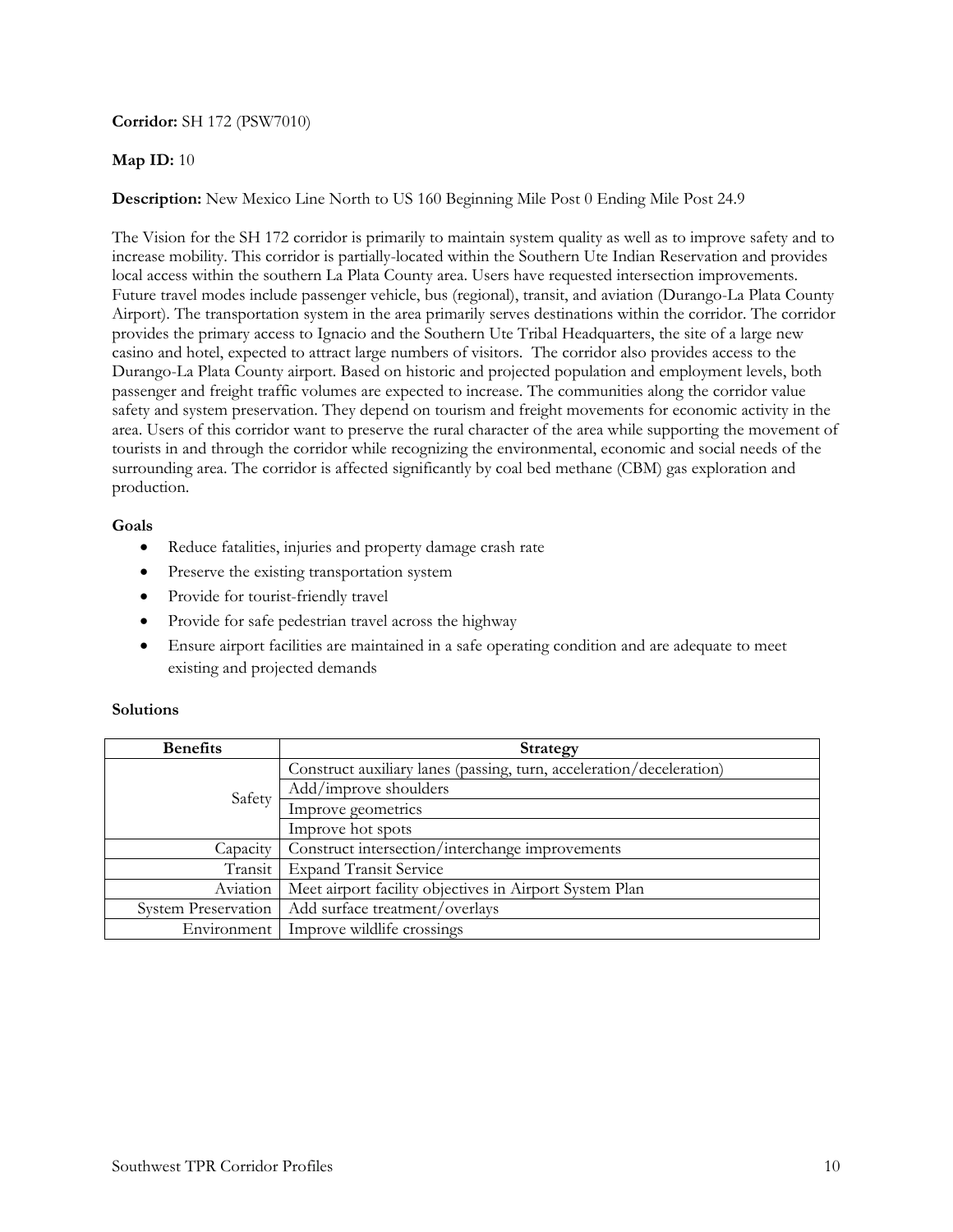### **Corridor:** SH 184 (PSW7011)

### **Map ID:** 11

**Description:** State Highway Connecting Mancos to SH 491 through Dolores Beginning Mile Post 0 Ending Mile Post 7.99

The Vision for the SH 184 corridor is primarily to maintain system quality as well as to improve safety and to increase mobility. A portion of the highway is within the Trail of the Ancients Scenic and Historic Byway. This corridor provides local and tourist access and makes east-west connections within the rural Montezuma County area. The highway also provides access to public lands. Users have recommended surface treatments, bike shoulders, and wildlife mitigation techniques along this corridor. Future travel modes include passenger vehicle, however, locally elected officials have seen an increase in bicycle travel and expect this trend to continue. The transportation system in the area serves towns, cities, and destinations within and outside the corridor. Based on historic and projected population and employment levels, passenger traffic volumes are expected to increase. Dolores town officials have seen an increase in bicycle traffic and expect this trend to continue. The communities along the corridor value connections to other areas, safety, and system preservation. They depend on tourism, recreation, freight movement and agriculture for economic activity in the area. Users of this corridor want to preserve the rural character of the area while supporting the movement of tourists and commuters in and through the corridor and recognizing the environmental, economic and social needs of the surrounding area.

#### **Goals**

- Support recreation travel
- Improve access to public lands
- Preserve the existing transportation system
- Eliminate shoulder deficiencies
- Reduce the occurrence of animal/vehicle collisions in identified wildlife corridors

| <b>Benefits</b>            | <b>Strategy</b>                                                                 |
|----------------------------|---------------------------------------------------------------------------------|
| Safety                     | Add/improve shoulders                                                           |
|                            | Improve geometrics                                                              |
|                            | Improve hot spots                                                               |
|                            | Add signage                                                                     |
|                            | Add passing lanes                                                               |
| Capacity                   | Assess intersection configurations and signage of access points to public lands |
|                            | Provide auxiliary lanes                                                         |
| <b>System Preservation</b> | Add surface treatment/overlays                                                  |
| Environment                | Improve wildlife crossings                                                      |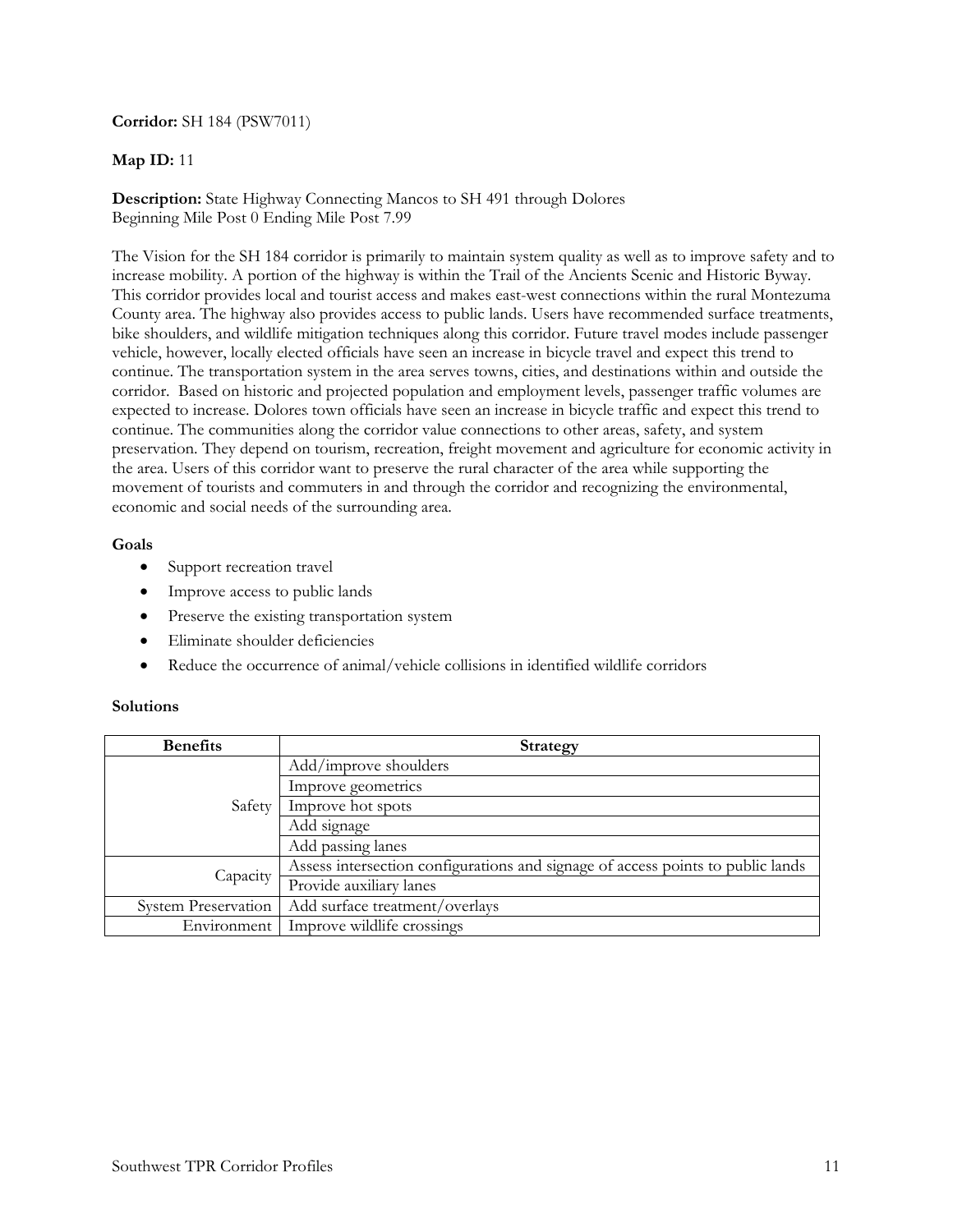### **Corridor:** U.S. 491A (PSW7012)

## **Map ID:** 12

**Description:** New Mexico State Line to Jct. US 160, Milepost 0.0 to 6.4

The Vision for the US 491A, New Mexico state line to Jct. US 160 corridor is primarily to increase mobility as well as to improve safety and to maintain system quality. This corridor serves as a multimodal National Highway System facility, connects to places outside the region, and makes north-south connections within the major route through southwest Colorado, within the Ute Mountain Ute reservation area. It is designated a hazardous materials route and serves as a major truck route from Albuquerque to Salt Lake City. Users have requested surface treatments and additional shoulders. Future travel modes include passenger vehicle, bus transit (regional), and truck freight. The transportation system in the area primarily serves towns, cities, and destinations within the corridor as well as destinations outside of the corridor. The corridor is affected significantly by coal bed methane (CBM) gas exploration and production. Segments of the US 491 corridor were identified as candidate projects in the CDOT 2003 Strategic Investment Program. Based on historic and projected population and employment levels, both passenger and freight traffic volumes are expected to increase. Increased recreation traffic is expected at McPhee Reservoir and the Canyons of the Ancients, designated a national monument in the year 2000. The communities along the corridor value high levels of mobility, connections to other areas, safety, system preservation, and access to tribal lands. They depend on tourism, energy and freight movements for economic activity in the area. Users of this corridor want to preserve the rural character of the area while supporting the movement of tourists and freight in and through the corridor and recognizing the environmental, economic and social needs of the surrounding area.

#### **Goals**

- Reduce traffic congestion and improve traffic flow
- Provide for tourist-friendly travel
- General safety improvements
- Plan for increased oil and gas production impacts to the road system
- Support economic development and maintain traffic operations

| <b>Benefits</b> | <b>Strategy</b>                                                   |
|-----------------|-------------------------------------------------------------------|
| Safety          | Add acceleration/deceleration lanes                               |
|                 | Add guardrails                                                    |
|                 | Add passing lanes                                                 |
|                 | Add turn lanes                                                    |
|                 | Add/improve shoulders                                             |
|                 | General safety improvements                                       |
| Operations      | Improve ITS incident response, traveler info & traffic management |
| Transit         | Provide transit service                                           |
| Environment     | Add drainage improvements                                         |
|                 | Retain natural and cultural resources and view sheds              |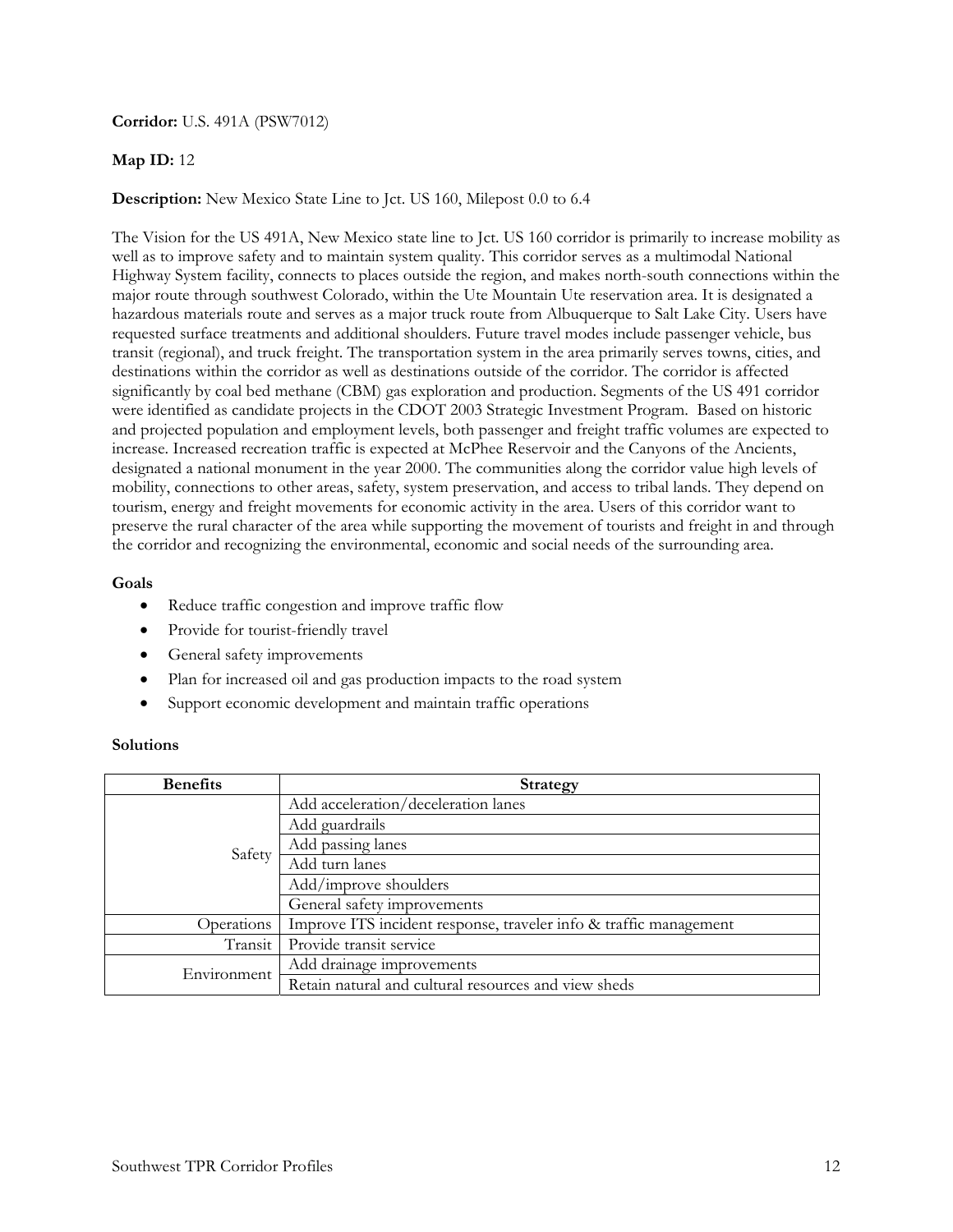### **Corridor:** U.S. 491B (PSW7013)

### **Map ID:** 13

**Description:** Cortez to Utah State Line Beginning Mile Post 26.371 Ending Mile Post 69.602

The Vision for the U.S. 491B corridor is primarily to maintain system quality as well as to improve safety and to increase mobility. The highway is located within the Ute Mountain Ute Reservation and provides access to tribal lands. This corridor serves as a multimodal National Highway System facility, connects to places outside the region, and makes north-south connections within the Southwest Transportation Planning Region area. It is designated a hazardous waste route and serves as a major truck route from Albuquerque to Salt Lake City. Users have recommended additional shoulders. Future travel modes include passenger vehicle, truck freight, rail freight and aviation (Dove Creek Airport). The transportation system in the area serves towns, cities, and destinations within the corridor as well as destinations outside of the corridor. Based on historic and projected population and employment levels, both passenger and freight traffic volumes are expected to increase. Increased recreation traffic is expected at McPhee Reservoir and the Canyons of the Ancients, designated a national monument in the year 2000. New Mexico plans to four lane the highway to the Colorado state line. The communities along the corridor value connections to other areas, safety, and system preservation. They depend on tourism, agriculture, and commercial activity for economic activity in the area. Users of this corridor want to preserve the rural and agricultural character of the area while supporting the movement of tourists, commuters, freight, and farm-to-market products in and through the corridor and recognizing the environmental, economic and social needs of the surrounding area.

### **Goals**

- Accommodate growth in freight transport
- Reduce fatalities, injuries and property damage crash rate
- Maintain or improve pavement to optimal condition
- Promote environmentally sensitive transportation improvements
- Ensure airport facilities are maintained in a safe operating condition and are adequate to meet existing and projected demands

| <b>Benefits</b> | <b>Strategy</b>                                         |
|-----------------|---------------------------------------------------------|
| Safety          | Add acceleration/deceleration lanes                     |
|                 | Add passing lanes                                       |
|                 | Add turn lanes                                          |
|                 | Add/improve shoulders                                   |
|                 | Improve hot spots                                       |
| Aviation        | Meet airport facility objectives in Airport System Plan |
| Environment     | Improve wildlife crossings                              |
|                 | Retain natural and cultural resources and view sheds    |